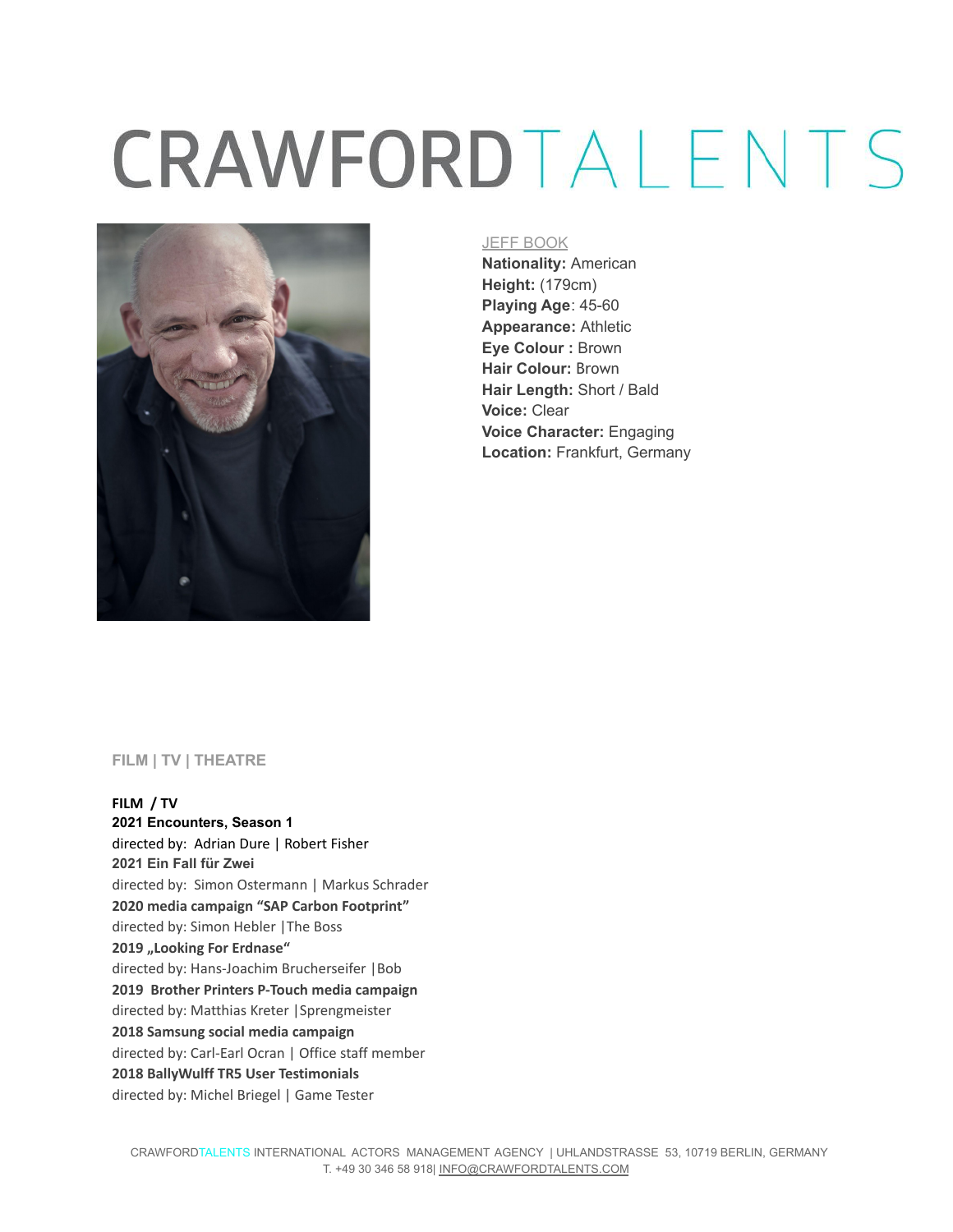#### **THEATRE**

**2020 Death of A Salesman** Frankfurt English Speaking Theatre directed by Daniel Toyne | Willy Loman **2019 An Inspector Calls** Frankfurt English Speaking Theatre directed by Daniel Toyne | Inspector Goole **2019 Doubt: A Parable** Frankfurt English Speaking Theatre directed by Nate Records | Father Flynn **2019 Bolero** FEATS One-Act Festival, Munich directed by Mark Grundy | Man **2018 Loot** Frankfurt English Speaking Theatre directed by James Phetterplace, Jr. | Inspector Truscott **20018 The Encounter** FEATS One-Act Festival Fringe, Antwerp directed by Jeff Book | Herman **2016 Our Country's Good** Frankfurt English Speaking Theatre directed by James Phetterplace, Jr. | Midshipman Harry Brewer & Captain Jimmy Campbell **2015 The Scheme** FEATS One-Act Festival, Fringe Festival directed by Mike Riepl | Man B **2013 Brighton Beach Memoirs** Frankfurt English Speaking Theatre directed by Lea Dunbar |Jack **2013 Broadway Bound** Frankfurt English Speaking Theatre directed by Dean Kim |Jack **2009 Try Not To Step On the Naked Man** Frankfurt English Speaking Theatre directed by Eric Robinson |Barker **2007 And The Lion Shall Lay Down** Frankfurt English Speaking Theatre directed by Vera Mark | Biff **2007 Room Eight-Zero-Seven** Frankfurt English Speaking Theatre directed by Antonia Kitzel | Lennox **2006 Love Letters** Amelia Earhart Playhouse Wiesbaden directed by Antonia Kitzel | Andy

#### **SKILLS**

Former military Officer, Helicopter and Fixed-wing Pilot, Climbing, Mountaineering, Stage Combat, Basic Stunt training, SCUBA

#### **EDUCATION**

Rose Bruford College, London Drama Studio London

#### **LANGUAGES / ACCENTS & DIALECTS**

English (East Coast), German

### **MUSIC & DANCE**

Improvisation